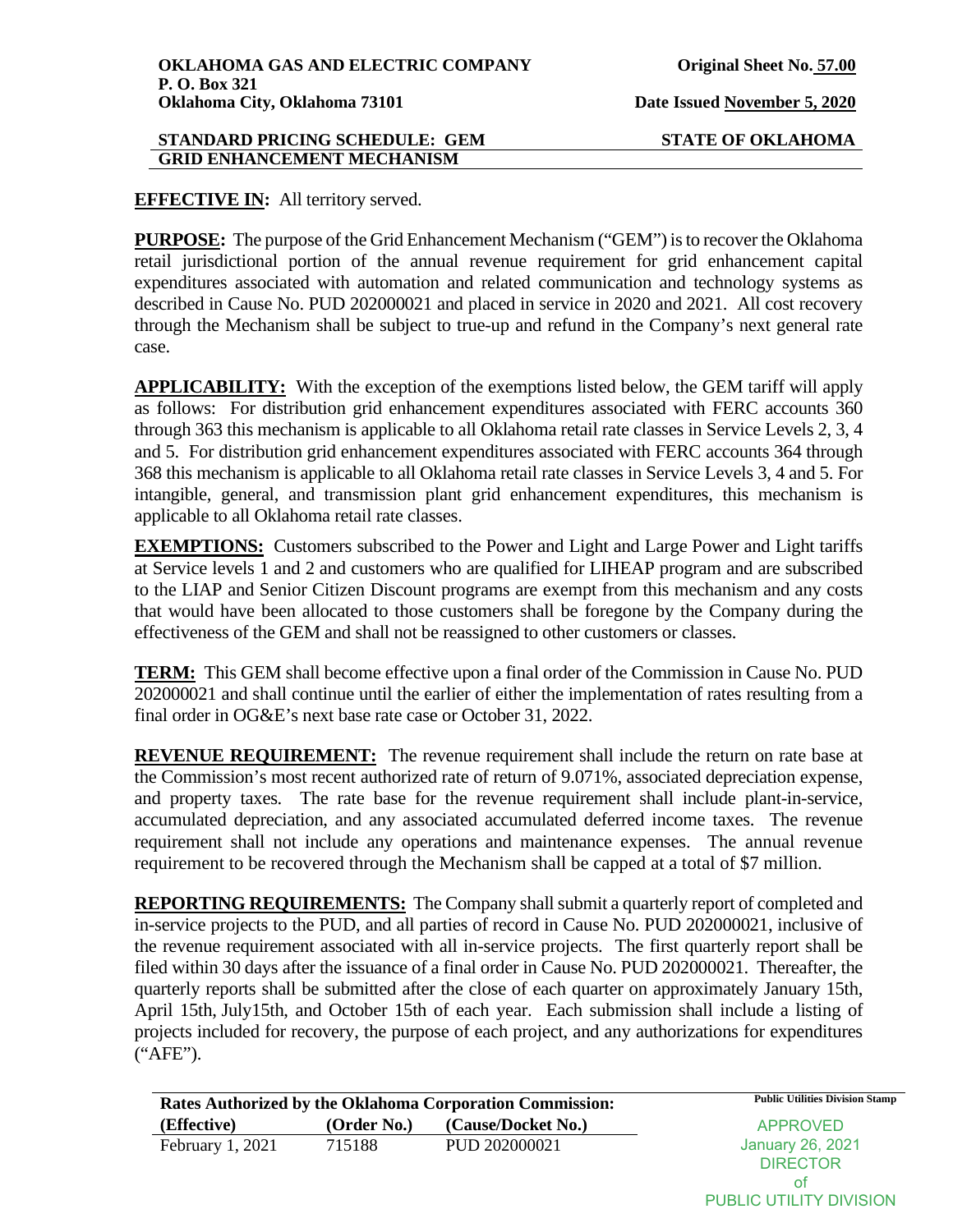**FACTOR REDETERMINATION SCHEDULE:** Factor redeterminations shall be submitted on a quarterly basis along with the report of completed in-service projects. The PUD, and all parties of record in Cause No. PUD 202000021, shall have thirty (30) calendar days to object to any project or calculation. Disagreements not resolved by the parties will be processed by a cause filed by the Company and items in dispute will not be included for recovery in the Mechanism until resolved. The PUD will endeavor to complete its review of the factors within 45 days. Recovery under the Mechanism cannot be implemented until PUD completes its review of the quarterly factor updates. The revised factors will become effective following the PUD's completed review.

**FACTOR CALCULATION:** The Company will calculate the GEM mechanism factors using the following formulas, on a per kilowatt-hour (kWh) basis for non demand-billed customers and on a per kilowatt (kW) basis for demand-billed customers, for each of the major rate classes, combined minor classes, and service level ("SL"). The factor shall reflect actual completed projects in service, with any accumulated over/under amortized over a 3-month period. No projections for upcoming projects may be included in the factor calculation. The GEM factors will be computed as follows:

## **GEM Factor** Class and SL

$$
= \frac{((A*B)*C)+D_{Class\ and\ SL})+((E*F)+G_{Class\ and\ SL})+((H*I)+J_{Class\ and\ SL})+((K*L)*M)+N_{Class\ and\ SL})}{O_{Class\ and\ SL}}
$$

Where:

A = *Transmission Service Level Retail Revenue Requirement;*

B = *Oklahoma Jurisdiction Transmission Service Level Allocation = 91.0346%;* 

C = *Oklahoma Transmission Service Level Demand Class and SL Allocator;*

D = *Transmission Service Level Annual True Up;*

And

E = *Distribution Service Level FERC Accounts 360-363 Revenue Requirement;*

F = *Distribution Service Level FERC Accounts 360-363 Class and SL Allocator;* 

G = *Distribution Service Level FERC Accounts 360-363 Annual True Up;*

And

H = *Distribution Service Level FERC Accounts 364-368 Revenue Requirement;* 

I = *Distribution Service Level FERC Accounts 364-368 Class and SL Allocator;* 

J = *Distribution Service Level FERC Accounts 364-368 Annual True Up;*

And

K = *General and Intangible Plant Revenue Requirement;*

L = *Oklahoma Jurisdiction General and Intangible Plant Allocation = 91.5044%;*

Rates Authorized by the Oklahoma Corporation Commission: Public Utilities Division Stamp **(Effective) (Order No.) (Cause/Docket No.)** February 1, 2021 715188 PUD 202000021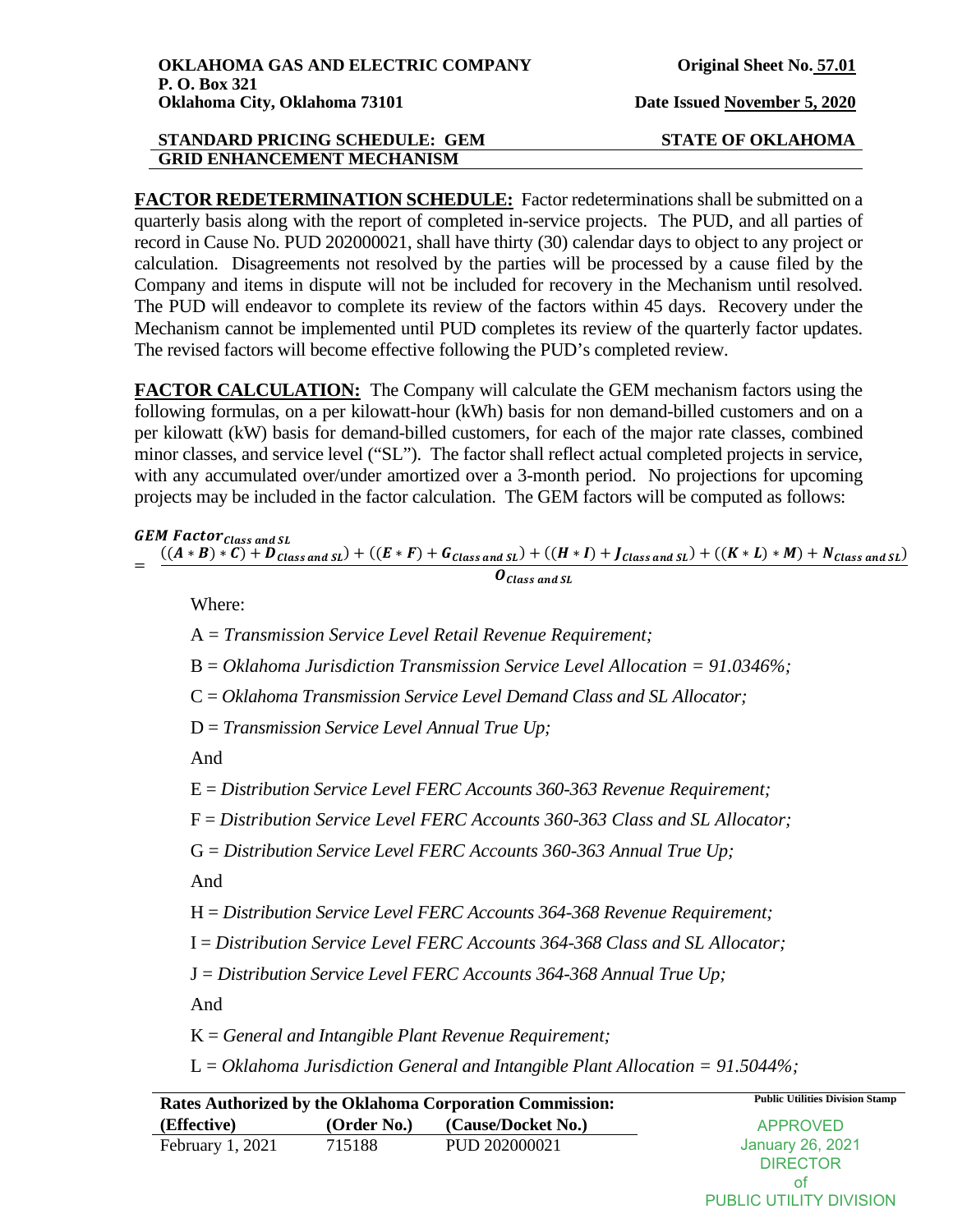M = *General and Intangible Plant Class and SL Allocator;* 

N = *General and Intangible Plant Annual True Up;*

And

O = *Base kWh for each Applicable non demand-billed Class and SL or Base kW for each Applicable demand-billed Class and adjusted to exclude exempt demands for SL1&2 customers, and exempt kWhs for low income customer and senior discount customer kWhs.*

The revenue requirement items above (A, E, H, and K) shall be calculated as follows:

Revenue Requirement =  $((GEMCE * RORB) + DE + AVT)$ 

Where:

GEMCE = *Grid Enhancement Mechanism Capital Expenditures as described in the PURPOSE section above;* 

RORB = *Authorized Rate of Return on Rate Base = 9.071%;* 

DE = *Depreciation Expense associated with such Grid Enhancement Mechanism capital expenditures;* 

AVT = *Ad Valorem Taxes associated with such Grid Enhancement Mechanism capital expenditures.* 

The total Oklahoma jurisdictional revenue requirement for all GEM cost net of exempt classes (and without any reassignment to other classes) as described in the APPLICABILITY section above, and excluding any true-up balances, shall be subject to a \$7.0 million annual cap.

| <b>Rate Class</b>     | Distribution    | Intangible,<br><b>General Plant</b> | Transmission        |
|-----------------------|-----------------|-------------------------------------|---------------------|
| Residential           | $SL$ 2, 3, 4, 5 | All SLs                             | All SL <sub>s</sub> |
| General Service       | $SL$ 2, 3, 4, 5 | All SLs                             | All SLs             |
| Power and Light       | $SL$ 3, 4, 5    | $SL$ 3, 4, 5                        | $SL$ 3, 4, 5        |
| Public School Large   | $SL$ 3, 4, 5    | $SL$ 3, 4, 5                        | $SL$ 3, 4, 5        |
| Large Power and Light | $SL$ 3, 4, 5    | $SL$ 3, 4, 5                        | $SL$ 3, 4, 5        |
| Other                 | $SL$ 2, 3, 4, 5 | All SLs                             | All SLs             |

**RATE CLASSES:** The applicable rate classes are as follows:

Combined Minor Rate Classes (Other) = *Oil and Gas Producers + Public Schools Small + Municipal Pumping + Municipal Lighting + Outdoor Security Lighting + LED Lighting; Power and Light = Power and Light Standard, Pawer and Light Time-of-Use, Back-Up and Maintenance Services*

| <b>Rates Authorized by the Oklahoma Corporation Commission:</b> |             |                    | <b>Public Utilities Division Stamp</b> |
|-----------------------------------------------------------------|-------------|--------------------|----------------------------------------|
| (Effective)                                                     | (Order No.) | (Cause/Docket No.) | <b>APPROVED</b>                        |
| February $1,2021$                                               | 715188      | PUD 202000021      | January 26, 2021                       |
|                                                                 |             |                    | <b>DIRECTOR</b>                        |
|                                                                 |             |                    |                                        |
|                                                                 |             |                    | <b>PUBLIC UTILITY DIVISION</b>         |